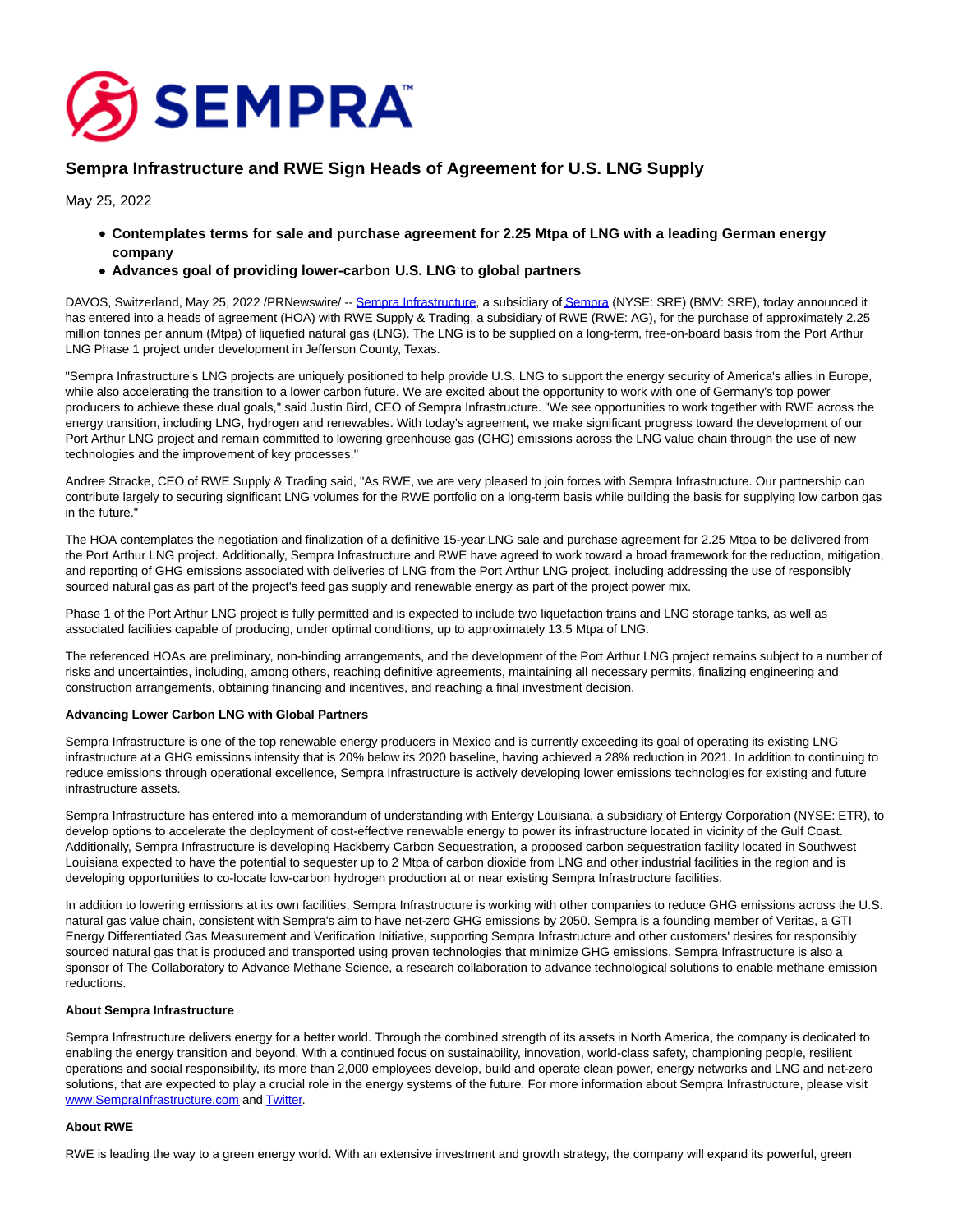generation capacity to 50 gigawatts internationally by 2030. RWE is investing €50 billion gross for this purpose in this decade. The portfolio is based on offshore and onshore wind, solar, hydrogen, batteries, biomass and gas.

RWE Supply & Trading provides tailored energy solutions for large customers. RWE has locations in the attractive markets of Europe, North America and the Asia-Pacific region. The company is responsibly phasing out nuclear energy and coal. Government-mandated phaseout roadmaps have been defined for both of these energy sources. RWE employs around 19,000 people worldwide and has a clear target: to get to net zero by 2040. On its way there, the company has set itself ambitious targets for all activities that cause greenhouse gas emissions. The Science Based Targets initiative has confirmed that these emission reduction targets are in line with the Paris Agreement. Very much in the spirit of the company's purpose: Our energy for a sustainable life.

This press release contains statements that constitute forward-looking statements within the meaning of the Private Securities Litigation Reform Act of 1995. Forward-looking statements are based on assumptions with respect to the future, involve risks and uncertainties, and are not guarantees. Future results may differ materially from those expressed in any forward-looking statements. These forward-looking statements represent our estimates and assumptions only as of the date of this press release. We assume no obligation to update or revise any forward-looking statement as a result of new information, future events or other factors.

In this press release, forward-looking statements can be identified by words such as "believes," "expects," "intends," "anticipates," "plans," "estimates," "projects," "forecasts," "should," "could," "would," "will," "confident," "may," "can," "potential," "possible," "proposed," "in process," "under construction," "in development," "opportunity," "target," "outlook," "maintain," "continue," "goal," "aim," "commit," or similar expressions, or when we discuss our guidance, priorities, strategy, goals, vision, mission, opportunities, projections, intentions or expectations.

Factors, among others, that could cause actual results and events to differ materially from those described in any forward-looking statements include risks and uncertainties relating to: decisions, investigations, regulations, issuances or revocations of permits and other authorizations, and other actions by (i) the U.S. Department of Energy, Comisión Reguladora de Energía, U.S. Federal Energy Regulatory Commission and other regulatory and governmental bodies and (ii) states, counties, cities and other jurisdictions in the U.S., Mexico and other countries in which we do business; the success of business development efforts, construction projects and acquisitions and divestitures, including risks in (i) the ability to make a final investment decision, (ii) completing construction projects or other transactions on schedule and budget, (iii) the ability to realize anticipated benefits from any of these efforts if completed, and (iv) obtaining the consent or approval of partners or other third parties, including governmental entities and regulatory bodies; the resolution of civil and criminal litigation, regulatory inquiries, investigations and proceedings, arbitrations, and property disputes; changes to laws, including changes to certain of Mexico's laws and rules that impact energy supplier permitting, energy contract rates, the electricity industry generally and the ability to import, export, transport and store hydrocarbons; cybersecurity threats, including by state and state-sponsored actors, to the energy grid, storage and pipeline infrastructure, information and systems used to operate our businesses, and confidentiality of our proprietary information and personal information of our customers and employees, including ransomware attacks on our systems and the systems of third-party vendors and other parties with which we conduct business, all of which have become more pronounced due to recent geopolitical events and other uncertainties, such as the war in Ukraine; failure of foreign governments and state-owned entities to honor their contracts and commitments; actions by credit rating agencies to downgrade our credit ratings or to place those ratings on negative outlook and our ability to borrow on favorable terms and meet our debt service obligations; the impact of energy and climate policies, legislation, rulemaking and disclosures, as well as related goals set and actions taken but companies in our industry, including actions to reduce or eliminate reliance on natural gas generally and the risk of nonrecovery for stranded assets; the pace of the development and adoption of new technologies in the energy sector, including those designed to support governmental and private party energy and climate goals, and our ability to timely and economically incorporate them into our business; weather, natural disasters, pandemics, accidents, equipment failures, explosions, acts of terrorism, information system outages or other events that disrupt our operations, damage our facilities and systems, cause the release of harmful materials, cause fires or subject us to liability for property damage or personal injuries, fines and penalties, some of which may not be covered by insurance, may be disputed by insurers or may impact our ability to obtain satisfactory levels of affordable insurance; the availability of natural gas; the impact of the COVID-19 pandemic, including potential vaccination mandates, on capital projects, regulatory approvals and the execution of our operations; volatility in foreign currency exchange, inflation and interest rates and commodity prices, including inflationary pressures in the U.S., and our ability to effectively hedge these risks; changes in tax and trade policies, laws and regulations, including tariffs, revisions to international trade agreements and sanctions, such as those that have been imposed and that may be imposed in the future in connection with the war in Ukraine, which may increase our costs, reduce our competitiveness, impact our ability to do business with certain current or potential counterparties, or impair our ability to resolve trade disputes; and other uncertainties, some of which may be difficult to predict and are beyond our control.

These risks and uncertainties are further discussed in the reports that Sempra has filed with the U.S. Securities and Exchange Commission (SEC). These reports are available through the EDGAR system free-of-charge on the SEC's website, www.sec.gov, and on Sempra's website at www.sempra.com. Investors should not rely unduly on any forward-looking statements.

Sempra Infrastructure is not the same company as San Diego Gas & Electric or Southern California Gas Company, and neither Sempra Infrastructure nor any of its subsidiaries are regulated by the California Public Utilities Commission.